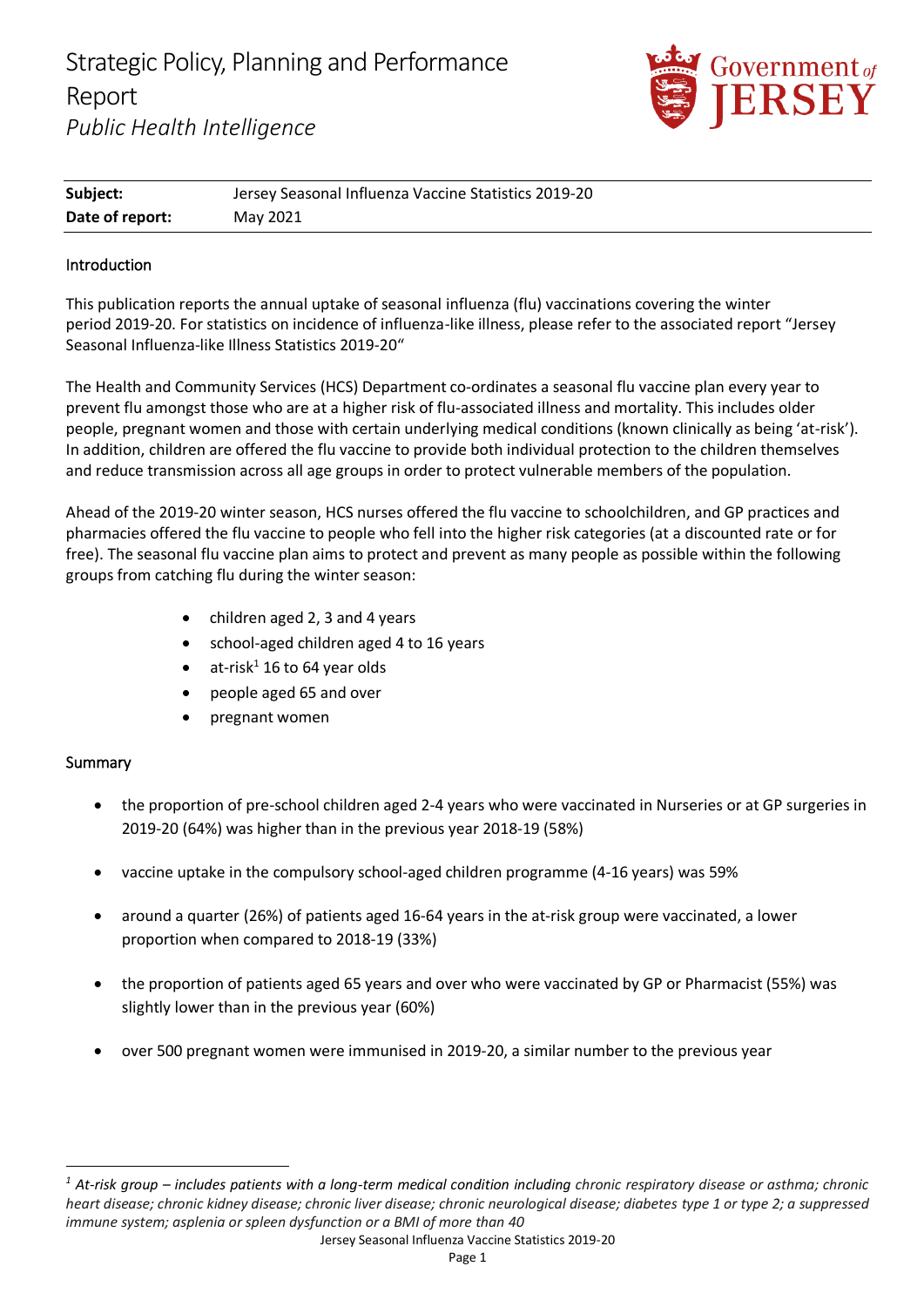# Flu vaccine for pre-school children aged 2-4 years<sup>2</sup>

The vaccine plan for 2019-20 was the third year of the nursery-based immunisation programme, where GPs and Practice Nurses went into nurseries to offer the nasal flu vaccine. The vaccine was also available to children of this age-group through GP surgeries.

- more pre-school aged children were immunised in 2019-20 (1,380) than 2018-19 (1,270)
- influenza vaccine uptake in children aged 2 to 4 years (from October 2019 to March 2020) was 64%, higher than the uptake in the 2018-19 season (58%)

## **Table 1: Percentage of pre-school 2-4 year olds vaccinated in Nursery Programme or in GP surgery against influenza; 2016-17, 2017-18, 2018-19 and 2019-20 winter periods**

|                                                       | 2016-17<br>winter % | 2017-18<br>winter % | 2018-19<br>winter % | 2019-20<br>winter % |
|-------------------------------------------------------|---------------------|---------------------|---------------------|---------------------|
| % of children aged 2-4 years vaccinated in nursery    |                     | 41                  | 39                  | 47                  |
| % of children aged 2-4 years vaccinated in GP surgery | 34                  | 16                  | 18                  |                     |
| Total % uptake for children aged 2-4 years            | 34                  | 58                  | 58                  | 64                  |

# Flu vaccine for compulsory school-aged children (Reception to Year 11)

The children's nasal flu vaccination programme was introduced in 2014-15 with children in Reception classes (aged 4 to 5 years) being offered the vaccine via a school-based programme. The programme has been extended each year, and in 2019-20 the nasal flu vaccine was offered to all compulsory school-aged children (Reception to Year 11 inclusive). A breakdown of the children immunised at school against flu, by year group, is given in Table 2.

- around 7,340 compulsory school-aged children had the flu vaccine in the 2019-20 winter:
	- o 7,250 influenza vaccines were given in primary and secondary schools
	- o 80 were given at GP surgeries, and
	- o less than 10 were given to children who were home-schooled
- the number of vaccines given to school-aged children in 2019-20 was similar to the previous year (7,290)
- a similar proportion of those children who were eligible were vaccinated (59%) when compared to the previous year's programme (58%)

Jersey Seasonal Influenza Vaccine Statistics 2019-20 *<sup>2</sup> Pre-school children (2, 3 and 4 year olds) whose date of birth was between 01/09/2015 and 15/10/2017*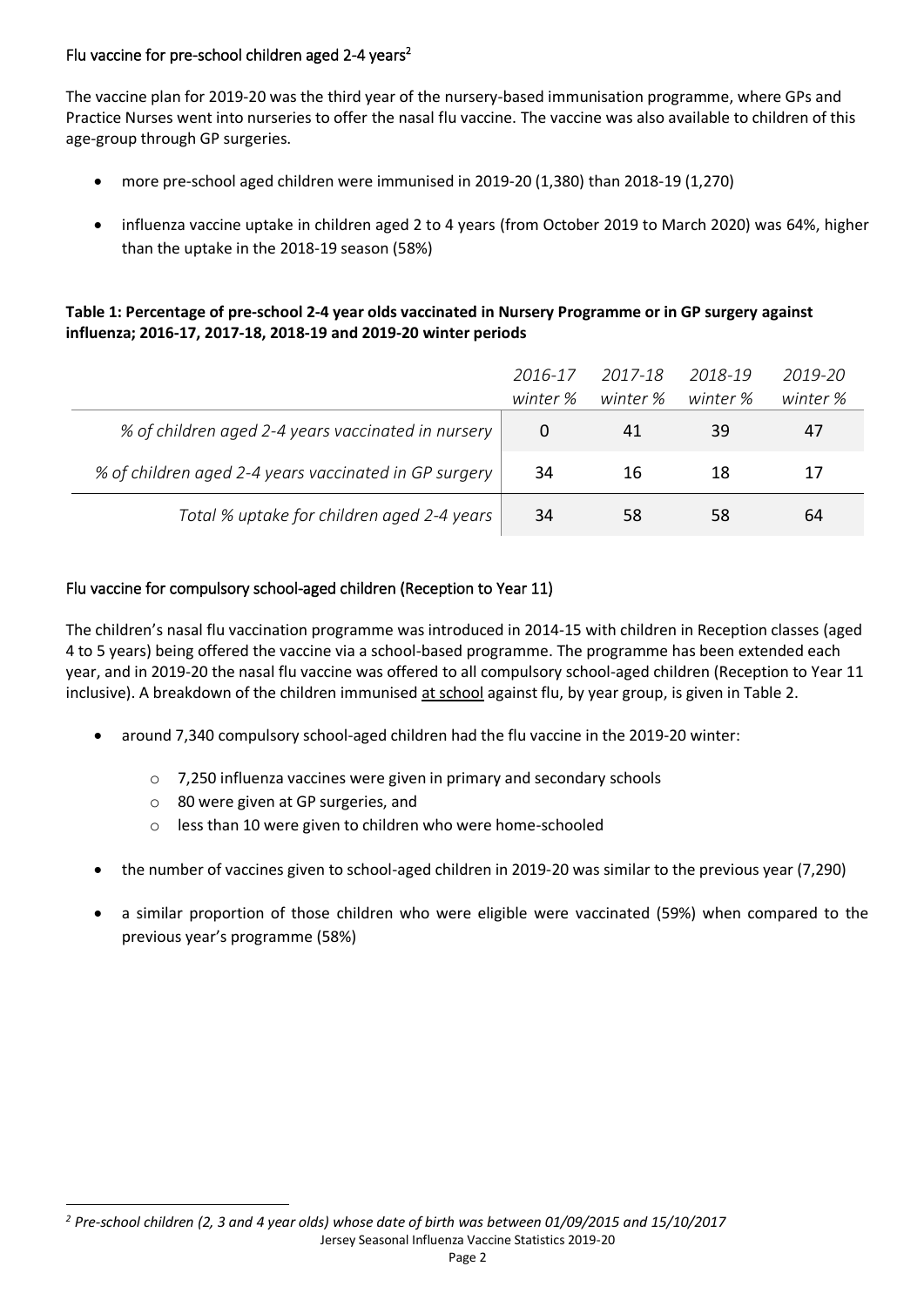|           | 2015-16<br>winter %          | 2016-17<br>winter %          | 2017-18<br>winter %          | 2018-19<br>winter % | 2019-20<br>winter % |
|-----------|------------------------------|------------------------------|------------------------------|---------------------|---------------------|
| Reception | 61                           | 59                           | 62                           | 66                  | 66                  |
| Year 1    | 58                           | 57                           | 60                           | 63                  | 66                  |
| Year 2    | 53                           | 62                           | 59                           | 60                  | 64                  |
| Year 3    | $\qquad \qquad \blacksquare$ | 54                           | 60                           | 61                  | 62                  |
| Year 4    |                              |                              | 56                           | 62                  | 62                  |
| Year 5    |                              |                              | 56                           | 57                  | 61                  |
| Year 6    |                              |                              | 55                           | 57                  | 57                  |
| Year 7    |                              |                              | $\blacksquare$               | 55                  | 54                  |
| Year 8    | $\overline{\phantom{a}}$     | $\qquad \qquad \blacksquare$ | $\overline{\phantom{0}}$     | 51                  | 53                  |
| Year 9    |                              | $\overline{a}$               |                              | 48                  | 50                  |
| Year 10   |                              | $\overline{\phantom{0}}$     | -                            | 52                  | 49                  |
| Year 11   |                              |                              | $\qquad \qquad \blacksquare$ | 57                  | 49                  |

#### **Table 2: Percentage of school-aged children receiving flu vaccination in school by year group<sup>3</sup>**

#### Flu vaccine at GP surgeries and pharmacies

An annual flu vaccination is recommended by England's Chief Medical Officer for everyone aged from 6 months to 64 years of age with an underlying medical condition, for everyone aged 65 and older, and for pregnant women.

• over 500 influenza vaccines were given to pregnant women from 1 September 2019 to 31 March 2020 (see Table 3)

**Table 3: Number of patients in the pregnant women category who were immunised at GP surgeries and pharmacies against influenza; 2016-17, 2017-18, 2018-19 and 2019-20 winter periods**

|                | 2016-17 winter | 2017-18 winter | 2018-19 winter | 2019-20 winter |
|----------------|----------------|----------------|----------------|----------------|
| Pregnant women | 410            | 550            | 500            | 510            |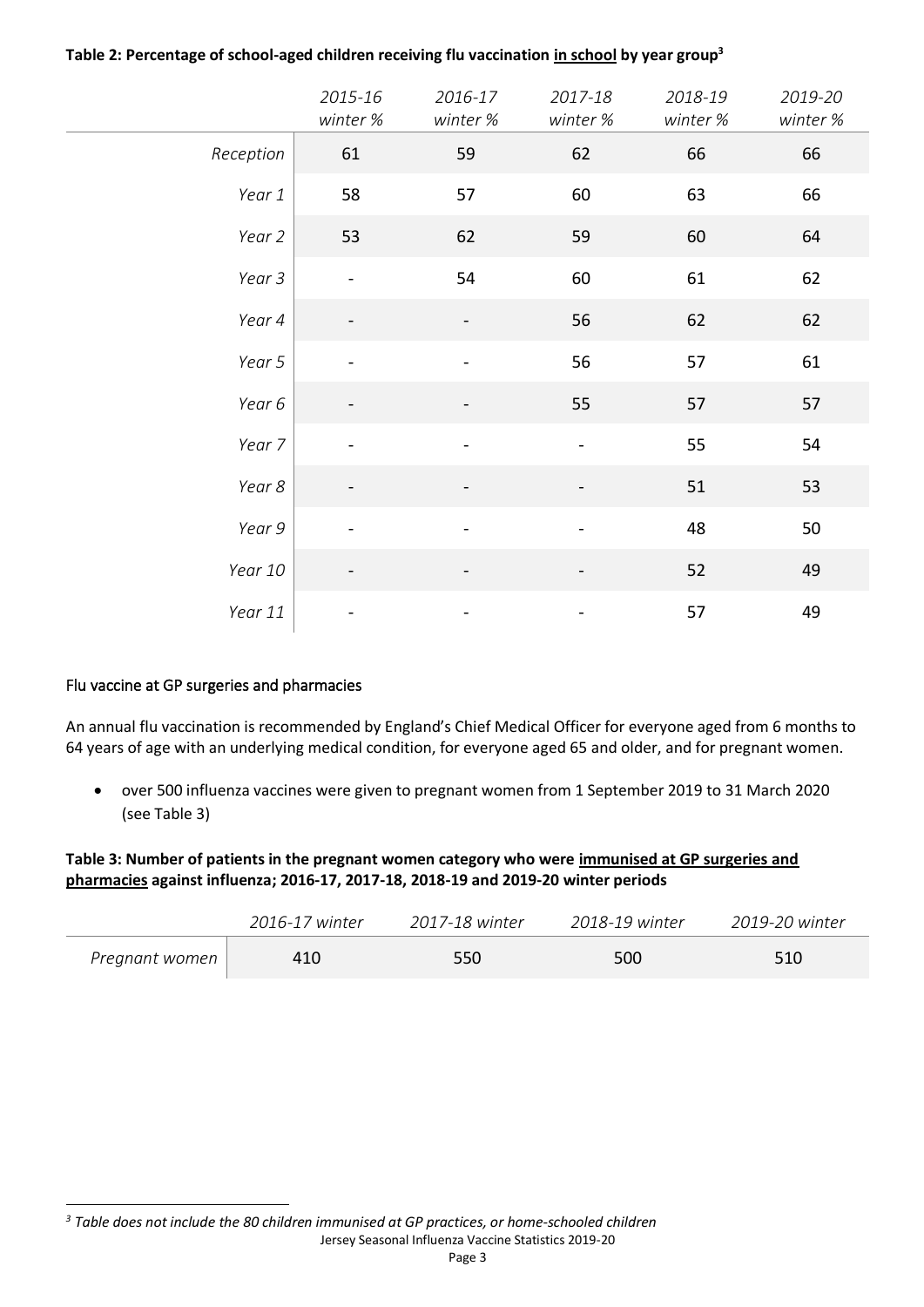Table 4 provides the proportion of specific groups of patients who were actively registered<sup>4</sup> at GP practices and who received an influenza vaccination in each of the last three years, either through their GP surgery or through pharmacies.

## **In 2019-20:**

- uptake of the flu vaccine at GP surgeries and pharmacies in the at-risk working age group (16-64 years) was 26%; a lower proportion to that in 2018-19 (33%)
- 55% of patients aged 65 and over received a seasonal flu vaccination with a GP or Pharmacist; the World Health Organisation (WHO) recommends that vaccine uptake for people aged 65 years and over should reach or exceed 75%

**Table 4: Percentage of actively registered patients in the at risk working age (16-64 years) group, and adults aged 65 and over who were immunised at GP surgeries and pharmacies against flu; 2016-17, 2017-18, 2018-19 and 2019-20 winter periods**

|                                    | 2016-17  | 2017-18  | 2018-19  | 2019-20  |
|------------------------------------|----------|----------|----------|----------|
|                                    | winter % | winter % | winter % | winter % |
| At-risk working age (16-64 years)* | 24       | 35       | 33       | 25       |
| Adults aged 65 and over            | 55       | 63       | 60       | 55       |

*\*Figures presented are a slight underestimate, since records at GP practices may not have been updated for individuals who received a seasonal flu vaccination provided at their place of work.*

Jersey Seasonal Influenza Vaccine Statistics 2019-20 *<sup>4</sup> Actively registered population are those who are registered with a Jersey GP surgery and have had a consultation with their GP within the last 4 years, or have changed active registration status within the last 6 months*